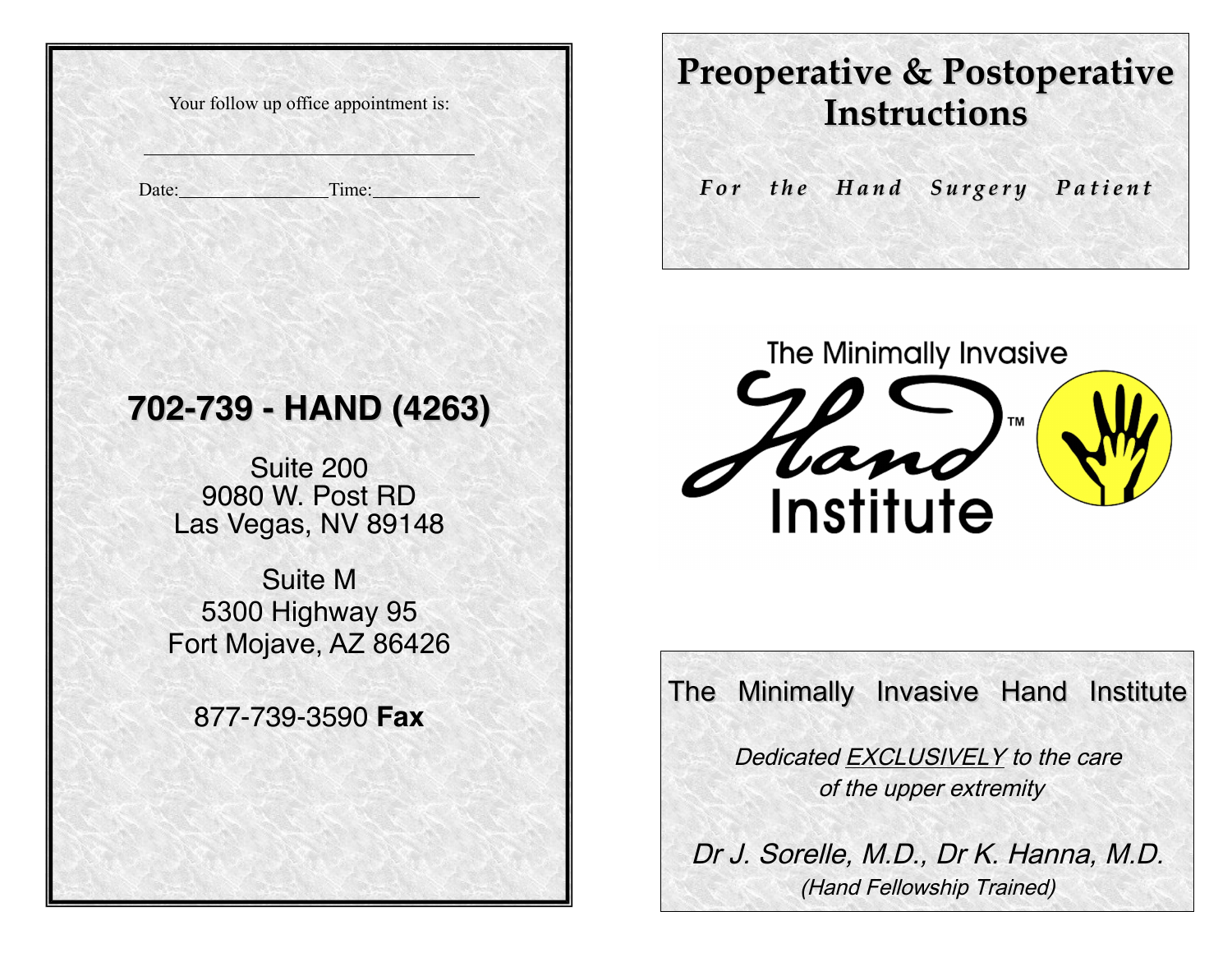## Your surgery is scheduled for:

Date: ԤMon ԤTues ԤWed ԤThurs ԤFri Arrival Time: \_\_\_\_\_\_\_\_

## Your nerve test will be done:

Date: **Date:** ԤMon ԤTues ԤWed ԤThurs ԤFri Arrival Time:

Your pre-op orders/labs, consent and insurance verification is scheduled for:

Date: ԤMon ԤTues ԤWed ԤThurs ԤFri Arrival Time: \_\_\_\_\_\_\_\_

\* Please remember NO eating or drinking anything after midnight the day prior to Surgery.

Bring your usual medications with you

**On behalf of the entire staff at**

# **The Minimally Invasive Hand I n s t i t u t e**

# **T H A N K Y O U !**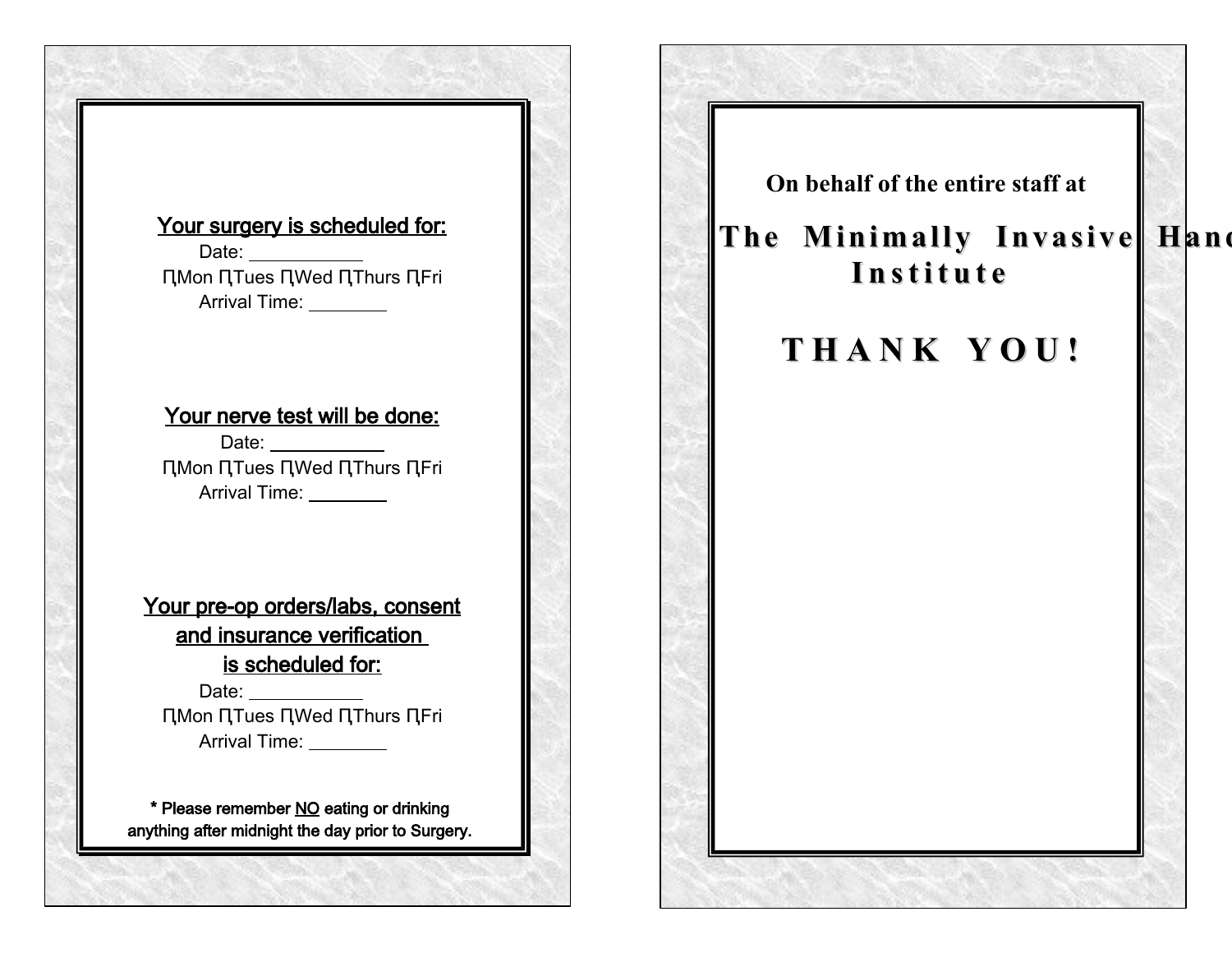become swollen. These structures are elastic and must stretch to allow the joints to bend fully. When they become swollen with fuid, they are less elastic and simply cannot stretch to allow the joints to bend fully.

This joint stiffness is overcome by multiple repetitions (hundreds of times a day) or passive stretching. Active stretching occurs when you attempt to bend the fngers under their own power. Passive stretching occurs when you take the opposite and bend each joint down as far as it will go and hold frm, steady pressure for a minute at a time. Repeat this process for 15 to 20 minutes several times a day.

This will be uncomfortable because as you bend the fnger you are stretching out the tight joint capsule and ligaments, thereby resulting in some discomfort. If you are not experiencing some discomfort when you do this, you are probably not pushing hard enough to do any good. As you perform this passive stretching exercise, you are pushing fuid out of the joint and ligaments, and they are becoming more elastic.

Ten minutes or so after you stop, some of that fuid goes back into the joints, and the fnger stiffens up again. A little less fuid returns to the tight joint each time, however, and that is why multiple repetitions over days, weeks or months is necessary to allow the joint to become fexible. The more effort the patient puts into this, the better the fnal range of motion will be and the sooner it will be reached. The length of time required to reach a maximal result (end point) depends on the severity of the original problem, the nature of the surgery and the patient's own tendency to form scar tissue.

Some patients, despite intensive therapy and a high degree of motivation, simply form a lot of scar tissue and it takes them much longer to reach an end point. Such patients who have a tendency to form scar tissue may not be able to overcome joint tightness. These patients and patients who simply do not perform their exercises may need a secondary operative procedure to surgically release the joints and free tendons.

## WHY SEE A HAND SURGEON?

You would not want an auto mechanic to work on an airplane engine. The end result could be disastrous.

Most patients expect the best possible care and justifably so. If you have an eye problem, see an ophthalmologist. If you have a heart problem, see a cardiologist. If you have a hand problem see a hand surgeon, initially if possible as it is much easier to correct the problem the frst time around. This is the fundamental concept of medical specialization. The hand is a complex array of bones, joints, nerves, tendons, soft tissue and skin. As hand surgeons, we are specialists in the treatment of all these structures of the hand. They must all be treated appropriately so they will function together in the best possible manner. If you have a hand problem, see a **HAND SURGEON**.

## REALISTIC EXPECTATIONS

Our goal as hand surgeons is to take a hand that has been injured by trauma or disease and restore that hand to is *maximal functional potential*. It is specialized training, skill and experience that allows us to do everything necessary to achieve this goal. If such steps are taken, we can restore the hand to as close as perfect as possible. It is very important for the patient to understand that it simply may not be possible to achieve a perfect result and have a hand that appears and functions as though there was never a problem. We do not have the power to turn back the hands of time as if the injury never happened, but we do have the skills to provide you with the best hand surgical care available anywhere. Simply put, years of training, experience and thousands of hand surgical cases have taught us what to do and how to do it.

Failure to seek out the appropriate specialist to perform the operation or failure to follow postoperative instructions, in effect, ensures the hand will not function as well as if the appropriate treatment is received and instructions are followed.

Most hand operations require the patient to take an active role, following surgery, in the rehabilitation of the hand. If the patient does not understand this and does not understand the concept of a realistic expectation, then frustration and dissatisfaction is inevitable. This is not to say that the patient should not have high expectations. In fact, an ideal patient has a good understanding of the severity of the problem, high expectations and a high degree of motivation. These patients receive the best postoperative result and are appreciative of the surgeon and, indeed, the surgeon is appreciative of such patients.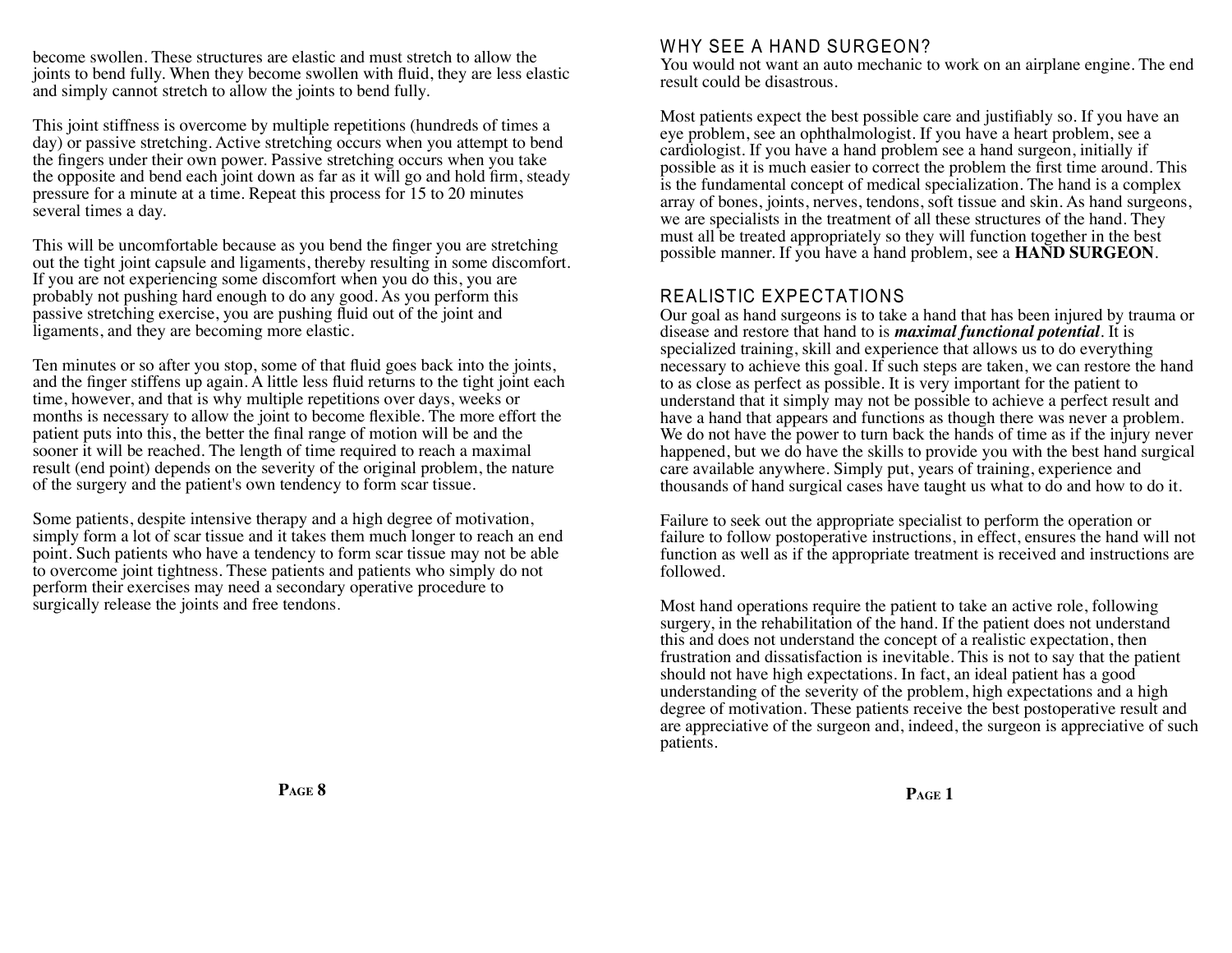## General Information

Please read this entire pamphlet thoroughly. It has been provided so you can have a full understanding of what to expect on the postoperative course and to answer most of the common questions. As surgeons, we are often asked whether this will be a "simple<sup>"</sup> (minor) or "complicated" (major) operation. Our response is always the same. It depends on who is doing the operating. Even the most straightforward surgical procedures can be most diffcult and complicated if the surgeon is not skillful or experienced. You are seeking the skills of a highly trained, experienced hand surgeon, who is capable of performing the most demanding and detailed procedures (including total joint replacement, reattachment of amputated fngers or hands) with relative ease, precision, and rapidity because the surgeon has done it many times before.

## Problems/Phone Calls

If you are having a problem or a question that is *unanswered by this pamphlet*, please feel free to call the office. Try to do this between 9:00 a.m. and 5:00 p.m. While there is never a charge for after hours phone calls for TRUE EMERGENCIES there will be a telephone consultation fee for after hours calls of a non-emergent nature.

## After Surgery

Following the operation, the surgeon or the surgeon's assistant will speak with family members in the waiting room. It is imperative that family members wait in the waiting room (without leaving for coffee, lunch, etc..); otherwise, they may miss the surgeon or assistant, who will likely need to return to the operating room for subsequent operations.

## The Dressing

*Please do not remove your dressing or change it.* The dressing protects your hand until you return to the offce, and removing this dressing could disrupt repaired structures, causing a poor result. Keep the dressing *clean and dry*. Keep the hand elevated, either on two pillows while lying down or in the sling provided. Commercially made waterproof covers are available in the offce. Do not let your hand hang by your side as this will cause swelling and increase pain.

## Pain and Pain Medication

A long acting anesthetic is usually placed in the wound at the conclusion of the operation in order to decrease postoperative discomfort, *causing some tingling and numbness until the anesthetic wears off in 24 to 48 hours.* Do not be alarmed by this. An adjacent fnger may be tingly as well.

## Nerve Repairs

When a nerve is cut, the distal end degenerates, leaving essentially hollow tubes. The nerve is sewn back together under the microscope using suture nearly invisible to the naked eye. The nerve repair must be protected (by keeping the fnger or hand bent) for three weeks. Moving the fnger too early or too much can disrupt the repair. Sensation does not return until the nerve grows into the end organ (receptors in the skin). The nerve does not grow at all for one month, then grows at a rate of one inch per month. Although normal sensation is often achieved in children, something less than normal sensation is usually achieved in adults. "Protective" sensation is desired being able to distinguish hot from cold and sharp from dull.

## PATIENT HOME THERAPY AND WOUND CARE INSTRUCTIONS

Follow these instructions only when the surgeon tells you it is O.K. to do so.

You can maximize your hand's motion and minimize the scar by following these instructions in addition to any instructions the hand therapist may give you.

Fill the sink with warm water three times daily. You need not add anything to the water. Soak the hand for 15 minutes and squeeze a dish sponge in the water. Afterwards, massage all the wounds very frmly with hand lotion. The type of hand lotion is not important rather, the pressure from the massage remodels scar tissue. This intermittently applied pressure can actually fatten out scar tissue for several months after surgery, similar to the way compression garments minimize burn scars.

Scar tissue reaches its peak between the fourth and sixth post-operative weeks and, typically, this is the time period in which the wound looks it worst. During this time, it is most red, frm and tender. This is the natural healing process, and attention to the massage three times daily for at least two months

will desensitize the wound and minimize the<sup>1</sup> scar. Any injury to the hand, whether it be traumatic injury or Scar surgical trauma, Tissue causes the hand to swell. As it does so, the ligaments and joint capsules



**PAGE 7**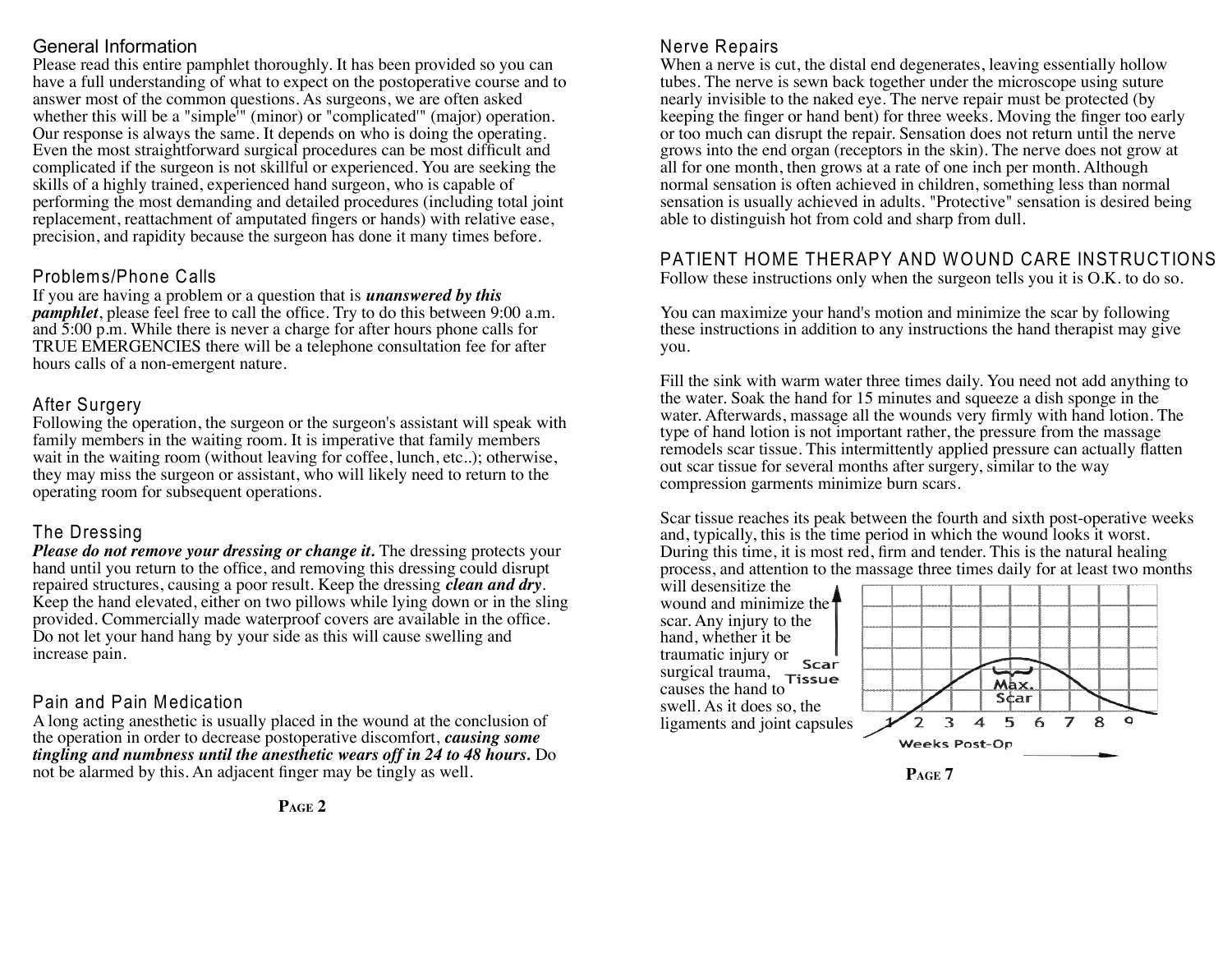## Dupuytren's Contracture Release

Dupuytren's contracture release requires extensive dissection and is usually followed by a marked infammatory response and swelling. A small tube to remove fuid is usually placed at the time of surgery and removed the frst postoperative day. A course of supervised hand therapy and appropriate splinting is essential to achieve the maximal functional result. The length of recovery following this procedure ranges from three weeks to six months or longer, depending on the severity of the contracture, the person's tendency to form scar tissue, and patient compliance with the post-operative therapy. Despite all these factors, some patients with Dupuytren's contracture have a tendency to form scar tissue, and it may take several months before reaching a point of maximal improvement following surgery.

## Fractures

The period of recovery following fractures is dependent on the particular type of fracture, as well as the type of fxation used to stabilize the fracture. Ideally, if the fracture permits, we perform rigid internal fxation techniques with mini-plates and mini-screws in order to stabilize the broken bone without the need for external splint or cast stabilization. This procedure allows the hand to be moved three or four days after surgery and prevents the joint stiffness and loss of motion often seen with the nonrigid fxation techniques sometimes used by "non-hand surgeons". Plates and screws occasionally need to be removed and joint releases will need to be performed secondarily, but this is much less common with the rigid internal fxation techniques as compared to other techniques. Often, the patient is able to return to reasonably normal activities within four weeks following rigid internal fxation of some fractures.

## Joint Replacement

Joint replacement procedures (arthroplasties) are performed for rheumatoid or degenerative disease that has destroyed joint surfaces, causing limitation of motion or debilitating pain. The goal of such surgery is to alleviate this debilitating pain and allow a function range of motion, if not completely normal range of motion. In order to achieve a maximum range of motion following joint replacement, a high degree of patient involvement and cooperation is essential. This may require several months of post-operative therapy.

Fill your prescription and take as prescribed. *It is not necessary to take the pain medication if you do not have pain.* The medication should not be continued for any longer than is absolutely necessary. It is acceptable to stop the pain medication and take Tylenol or aspirin if this is suffcient. Rarely will pain medication need to be reflled. *For reflls, you must contact the offce between the hours of 9:00 a.m. and 5:00 p.m. Monday through Friday* and supply the name, location and phone number of your pharmacy. *Pain medication will not be reflled after 5:00 p.m. Monday through Friday or on the weekends.* We do not refll routine medication prescribed by other physicians. You must contact the prescribing physician for such reflls.

## Activity/Driving

Please do not engage in any strenuous activity, such as yard work or jogging. In order to avoid injury to yourself or others, you are instructed not to drive an automobile or operate machinery until you are completely recovered from your operation.

## Achieving Maximal Functional Results

## (Hand Therapy, Length of Recovery)

The goal of hand surgery is to achieve a maximal functional result after treatment of an injury or treatment of a diseased hand. An absolutely perfect hand is not always a realistic expectation as it may not be possible to obtain such a result. The hand surgeon and hand therapist work together *with the patient* to take all the necessary steps to achieve a maximal functional result and make the hand as perfect as is possible. In order to obtain this maximal functional result, *the patient's cooperation is absolutely mandatory and instructions of the surgeon and therapist must be followed precisely.* 

The time required to reach a point of maximal improvement (length of recovery) dep on the particular procedure performed and also varies from patient to patient. The no physiologic response to surgery *inflammatory response that peaks between the fourth and sixth week after surgery. At this time scar tissue and wound tenderness is usually at its pea* Some patients have a more vigorous inflammatory response than others; these patients tend to form more scar tissue, have more joint stiffness, require intensive therapy, and take longer to recover fully. It is important for the patient to understand this prior to surgery so the patient will not have the unrealistic expectation having a fully recovered, perfect hand shortly after surgery. As long as the recovery process is continuing, the hand will not function normally and one cannot engage in normal day-to-day activities. Again, the best possible result is achieved when the surhand therapist and patient all work together to do everything appropriately to make the hand function perfectly or as close to perfect as is reasonably possible.